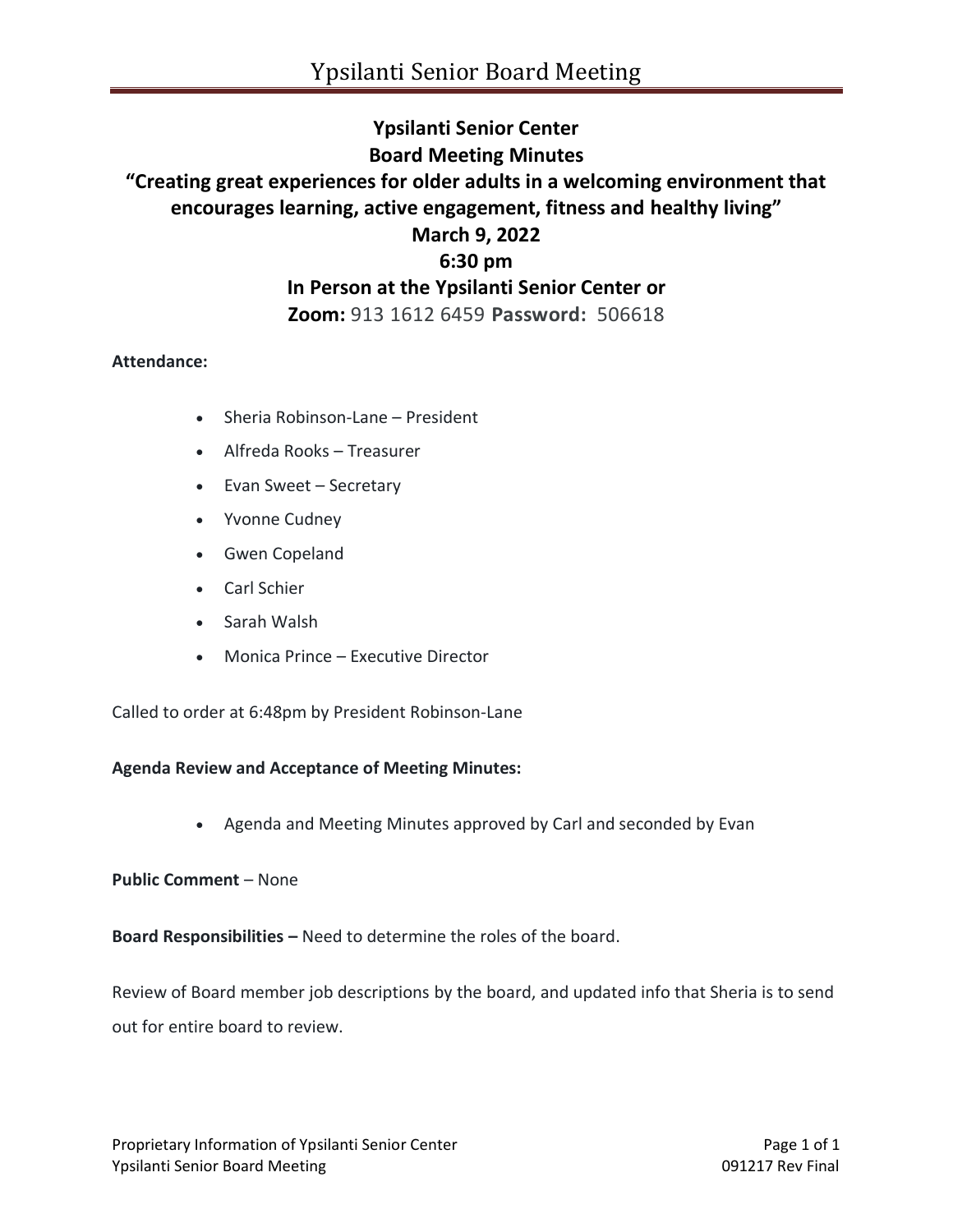## **Finance Report:**

- Alfreda has not had a chance to meet with Carola, and meeting on the second Monday of the month:
- Feb Numbers:
	- \$75,245.04 in checking currently
	- \$8,200.61 net income for February
	- \$80,587.89 total income YTD
	- \$4,662.63 total expenses YTD
	- \$34,524.26 net income YTD
	- Planning to have Balance Sheets and other financial documents at upcoming meetings.
	- Need to get \$10,000 payment from Washtenaw County Parks and Recreation Commission (WCPRC). Monica to follow up with City of Ypsilanti staff and WCPRC as needed.

## **Current Grants –**

- Grand Parent Program Update
	- Starting to bring in grandparents. Adjusted the contract with AAA1B to have a clear understanding of legal status of grandparents and grandchildren. Current agreement requires the Senior Center to denote the relationship to program participants
	- Sheria and Monica to meet to discuss program measures.
- Aging Justice Pilot Program
	- Pilot programming to start looking at the Senior Center as a intergenerational hub and setting up meeting with different community organizations. April will be older senior agencies and some youth agencies. May and June meeting with government agencies. Identify tasks for students to do during the summer. Need someone to be a recorder, and someone to help with graphics as well.
	- •

## **New Grants –**

- United Way
	- Community Impact Grant Justice Initiative, and Community Impact Grant. United Way of Washtenaw County has funding for operations. Grant opens on April 1<sup>st</sup> But need a proposal to meet with United Way staff and need to meet with staff by April 1<sup>st</sup> Need to have a meeting regarding this grant and how the senior center will fit into that. Final grant application details need to still be finalized.
- ARPA Funding